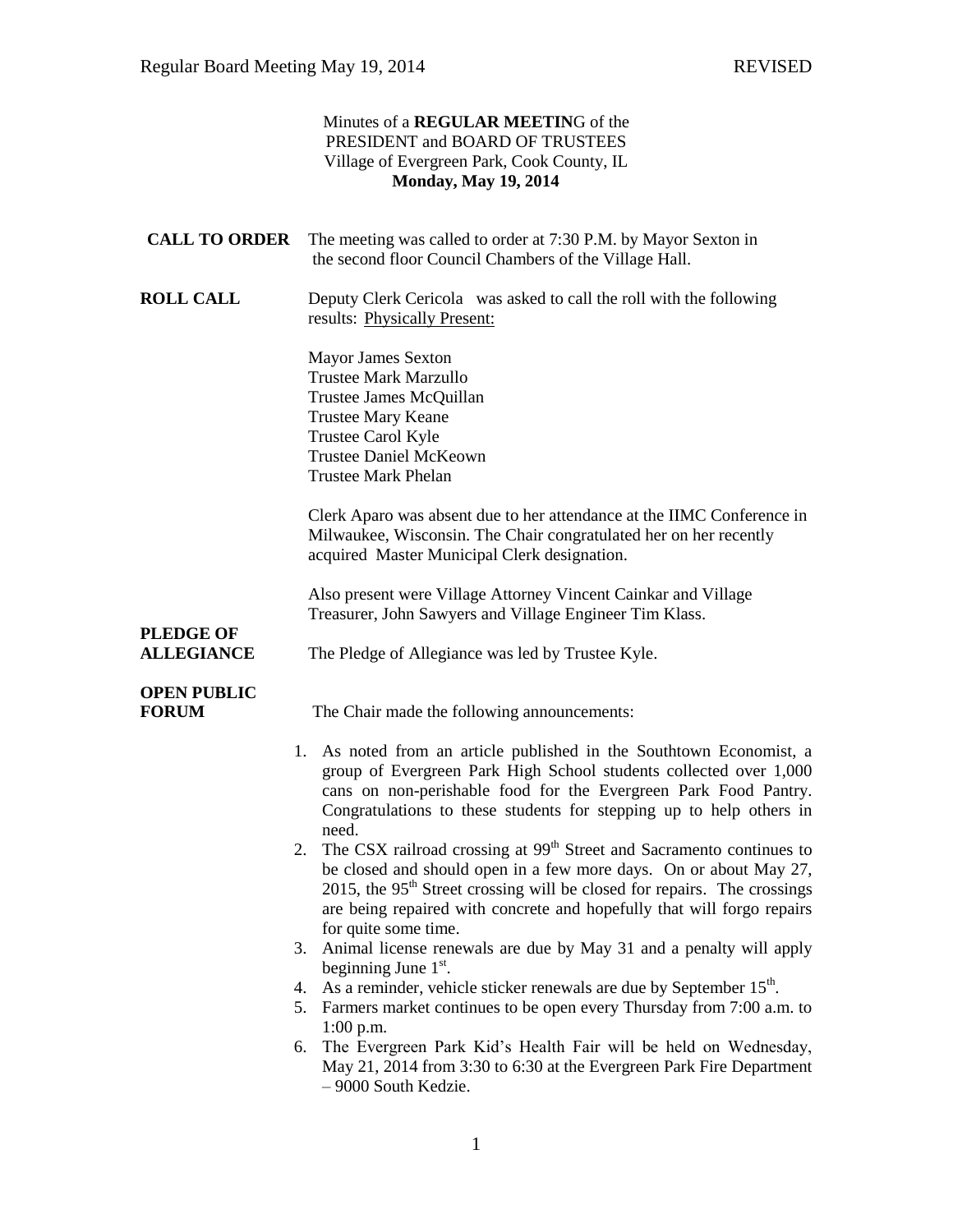|                                       | 7. On Monday, May 26, 2014, the Village Hall will be closed in<br>observance of Memorial Day. There is a Memorial Day ceremony at                                                                                                                                                                                                                                                                                                                                                                                                                                                                 |
|---------------------------------------|---------------------------------------------------------------------------------------------------------------------------------------------------------------------------------------------------------------------------------------------------------------------------------------------------------------------------------------------------------------------------------------------------------------------------------------------------------------------------------------------------------------------------------------------------------------------------------------------------|
|                                       | the American Legion Post 854 which starts at 10:00 a.m.<br>A mass is will be held at St. Bernadette on Saturday, May 31, 2014 at<br>8.                                                                                                                                                                                                                                                                                                                                                                                                                                                            |
|                                       | 4:00 p.m. in celebration of the legacy of St. Bernadette School.<br>9. St. Bernadette Church's Second Annual Outdoor Motorcycle Mass will<br>be held on Saturday, June 7, 2014. The mass will begin outdoors in the                                                                                                                                                                                                                                                                                                                                                                               |
|                                       | St. Bernadette parking lot at 4:00 p.m.<br>10. Evergreen Park's Annual 5K Run / Walk is scheduled for Saturday,<br>June 28, 2014 at Klein Park. Registration is at 7:30 a.m. and the event<br>begins at 8:30 a.m.                                                                                                                                                                                                                                                                                                                                                                                 |
|                                       | 11. The 26 <sup>th</sup> Annual Day in the Park will be held on Saturday, June 28,<br>2014 from 11:30 a.m. to 9:00 p.m. at the Community Center.                                                                                                                                                                                                                                                                                                                                                                                                                                                  |
|                                       | 12. The 46 <sup>th</sup> Annual Independence Day Parade is scheduled for Thursday,<br>July 3, 2014 at 6:30 p.m. with fireworks to follow at dusk in Duffy<br>Park – $92nd$ & Millard.                                                                                                                                                                                                                                                                                                                                                                                                             |
|                                       | 13. Congratulations to the Senior Council and Virginia Wrobel for a<br>wonderful turnout in the Memories to Go garage sale event.                                                                                                                                                                                                                                                                                                                                                                                                                                                                 |
|                                       | 14. A big thanks and congratulations to Dennis Duffy and Glen Pniewski<br>for starting a theatre group in Evergreen Park. The presentation Comic<br>Strips received very positive response. The next presentation will be<br><i>The Odd Couple</i> – Auditions start on Monday, July $29th$ – production<br>dates Friday, Saturday and Sunday October 10-12, 2014.                                                                                                                                                                                                                                |
| <b>OPEN PUBLIC</b><br><b>AUDIENCE</b> | NONE.                                                                                                                                                                                                                                                                                                                                                                                                                                                                                                                                                                                             |
| <b>REGULAR</b><br><b>AGENDA</b>       | Motion by Trustee Kyle second by Trustee Phelan to waive the reading<br>of the minutes of the May 5, 2014 Regular Board Meeting of the<br>President and Board of Trustees as presented and passed by unanimous<br>voice vote and so ordered by the Chair.                                                                                                                                                                                                                                                                                                                                         |
| <b>RESOLUTION</b><br>NO. 14-2014      | Motion by Trustee Phelan second by Trustee McQuillan, to approve<br>Resolution NO. 14-2014 with expenditures of the General Corporate<br>Fund of \$313,292.45 and the Sewer and Water Fund in the amount of<br>and the 95 <sup>th</sup> Street TIF Fund, \$14,773.48 and the Capital<br>\$589,219.52<br>Improvement Fund, \$10,136.59 and the Street Bond Fund \$10,750.00 for<br>a total of \$938,172.04. Upon roll call, voting YES: Trustees Kyle,<br>Marzullo, McQuillan, Keane, McKeown and Phelan; voting NO: NONE.<br>The motion was passed and so ordered by the Chair. The motion passed |
| <b>VILLAGE</b>                        | by unanimous voice vote and was so ordered by the Chair.                                                                                                                                                                                                                                                                                                                                                                                                                                                                                                                                          |
| <b>TREASURER'S</b><br><b>REPORT</b>   | Motion by Trustee Marzullo second by Trustee McKeown to approve the                                                                                                                                                                                                                                                                                                                                                                                                                                                                                                                               |
|                                       | Village Treasurer's report for April 2014 for information and file in the<br>amount of \$4,679,350.36 in the General Fund; \$ 2,818,172.12 in the<br>Sewer and Water Fund. The motion passed by unanimous voice vote<br>and was so ordered by the Chair.                                                                                                                                                                                                                                                                                                                                          |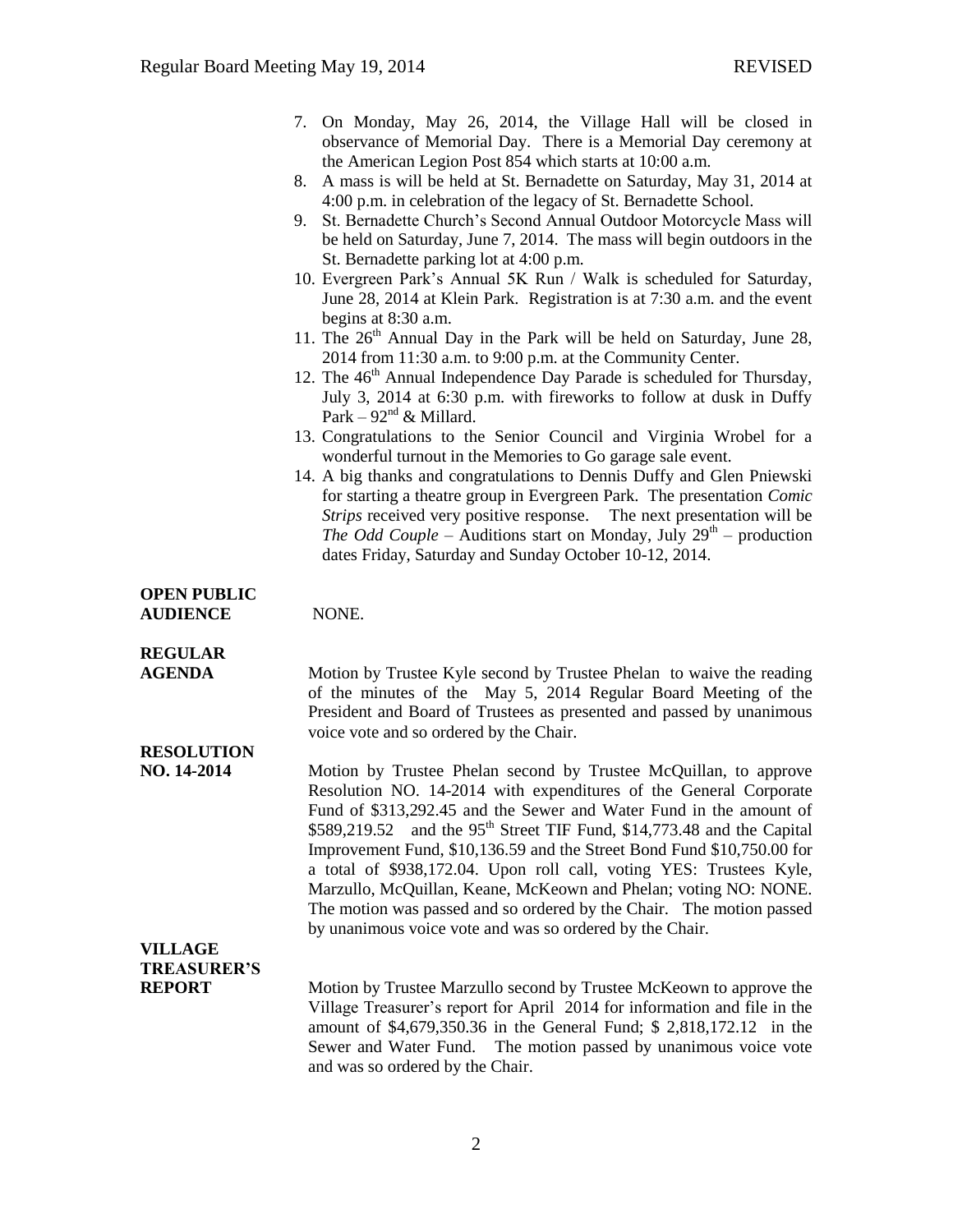## **BUSINESS**

**CERTIFICATES** Motion by Trustee Kyle second by Trustee McQuillan to approve the license for **LANE BRYANT, INC** to conduct retail sale of women's apparel located at 9148 S. Western Ave. Upon roll call, voting YES: Trustees Marzullo, McQuillan, Keane, McKeown, Phelan and Kyle, voting NO: NONE. The motion was passed and so ordered by the Chair.

## **2014-2015**

**APPOINTMENTS** Motion by Trustee Phelan second by Trustee McKeown to accept the 2014-2015 one year appointments to the positions and to the appointments to the Boards and Commissions as recommended by the Mayor as well as approve the Special Police Officers and Auxiliary Police Officers as recommended by Police Chief Saunders.

> Deputy Clerk Cericola read the list of appointments. Mayor Sexton thanked all those who serve the Village on a daily basis and for a wonderful job. The Mayor thanked all appointees and asked all appointees to stand as they were given a round of applause by the audience and the Board. Upon roll call voting YES: Trustees McQuillan, Keane, McKeown, Phelan, Kyle and Marzullo; voting NO: NONE. The Motion was passed and so ordered by the Chair.

**VEHICLE**

**MHR**

**SALE** Motion by Trustee McQuillan second by Trustee Kyle to approve Police Chief Michael Saunders request to sell a 2011 Ford Crown Victoria #137948. Upon roll call voting YES: Trustees Keane, McKeown, Phelan, Kyle, Marzullo and McQuillan; voting NO: NONE. The motion was passed and so ordered by the Chair.

- **CARNIVAL** Motion by Trustee Phelan second by Trustee Marzullo to approve the request from Most Holy Redeemer to host their Annual Spring Carnival on Wednesday, June 11 through Sunday, June 15, 2014 and a liquor license for this event. Upon roll call voting YES: Trustees McKeown, Phelan, Kyle, Marzullo, McQuillan and Keane; voting NO: NONE. The Motion was passed and so ordered by the Chair.
- **PROCLAMATIONS** Arlene Baumann, Principal of St. Bernadette Academy was present. The Chair expressed sorrow that the St. Bernadette Academy will close after over 60 years of offering great education noting that it will be a great loss to the community. The Chair expressed many fond memories of St. Bernadette, Principal Arlene Baumann and the various events that were held at the Academy. The Chair asked for all to rise to give a round of applause to congratulate Principal Arlene Baumann and St. Bernadette for over 60 wonderful years of educating young children. Arlene Baumann thanked the Board and the various Village Departments for their support. The Deputy Clerk read the proclamation in Recognition of St. Bernadette Academy.

## **ENGINEER'S**

**REPORT** Tim Klass had no report.